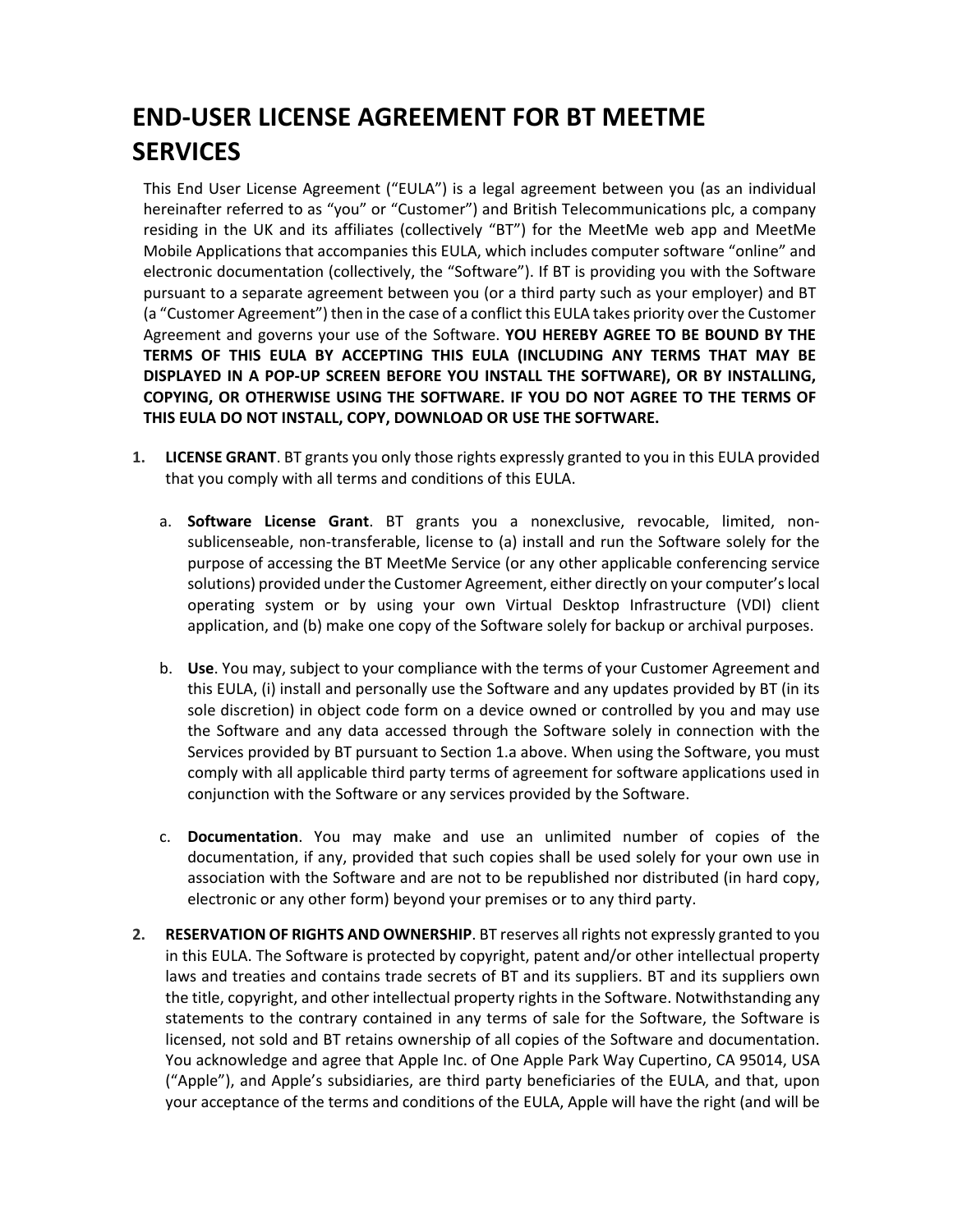deemed to have accepted the right) to enforce the EULA against you as a third party beneficiary of the EULA.

- **3. LIMITATIONS ON LICENSE.** You are expressly prohibited from using the Software in any manner not specifically authorized by BT in this EULA or in any unlawful manner or for any unlawful purpose. You may not make any copies of the Software except and to the extent necessary for backup and archival purposes. You may not modify, create derivative works, reverse engineer, decompile, or disassemble the Software (in whole or in part), except and only to the extent that such activity is expressly permitted by applicable law notwithstanding this limitation. You may not sell, copy, transmit, rent, lease, lend, loan, distribute, transfer, sub-license or access thereto, provide commercial hosting services with the Software (in whole or in part) or derive income from the use or provision of the Software, whether for direct commercial or monetary gain or otherwise, without BT's prior, express, written permission. You may not delete, fail to reproduce or modify any patent, copyright, trademark or other proprietary rights notices, which appear on or in the Software or documentation. You may not incorporate the Software into any component of or the firmware of any device manufactured by or for you. You may not use the software in conjunction with a service that is not operated by BT, or with an invalid BT MeetMe account that has not been assigned to you. No license, right, or interest in any BT trademark, trade name or service mark is granted to you pursuant to this EULA.
- **4. SUPPORT AND SOFTWARE UPDATES**. BT may elect to provide you with customer support and/or software upgrades, enhancements, or modifications for the Software (collectively, "Support"), in its sole discretion, and may terminate such Support at any time without notice to you. BT may change, suspend, or discontinue any aspect of the Software at any time, including the availability of any Software feature, database, or content. BT may also impose limits on certain features and services or restrict your access to parts or all of the Software without notice or liability. Additionally, for certain versions of the Software, in order to enhance the security of the Software or to fix bugs, from time to time, BT may automatically download and install updates to the Software or require you to download and install updates before providing you with support. From time to time BT may automatically download the latest version of the Software and notify you when it's ready to install. If you wish to update your Software, you must agree to the terms of the then current EULA, in order for the update to be installed on your device. BT is solely responsible for the maintenance and support of the Software.
- **5. FEES AND PAYMENTS**. The charges for use of the Software are as set out in your Customer Agreement. BT reserves the right to change the charge fees for future use of or access to the Software at BT's sole discretion.
- **6. TERMINATION**. Your license to use the Software under this EULA continues until it is terminated by either party. You may terminate this EULA by discontinuing use of any or all of the Software and by uninstalling and destroying all your copies of the Software. This EULA terminates automatically if: the Customer Agreement terminates; BT publicly posts a written notice of termination on BT's web site; or BT sends a written notice of termination to you. Without prejudice to any other rights, BT may immediately terminate this EULA if you are in material breach of any of the terms or conditions of Sections 1-3 of this EULA, which has not been remedied within 14 days of written notice from BT to you. In such event, you must immediately cease using the Software and destroy all copies of the Software and all of its component parts. Upon termination of this EULA, you shall cease any and all use of the Software, its components, and any third-party data.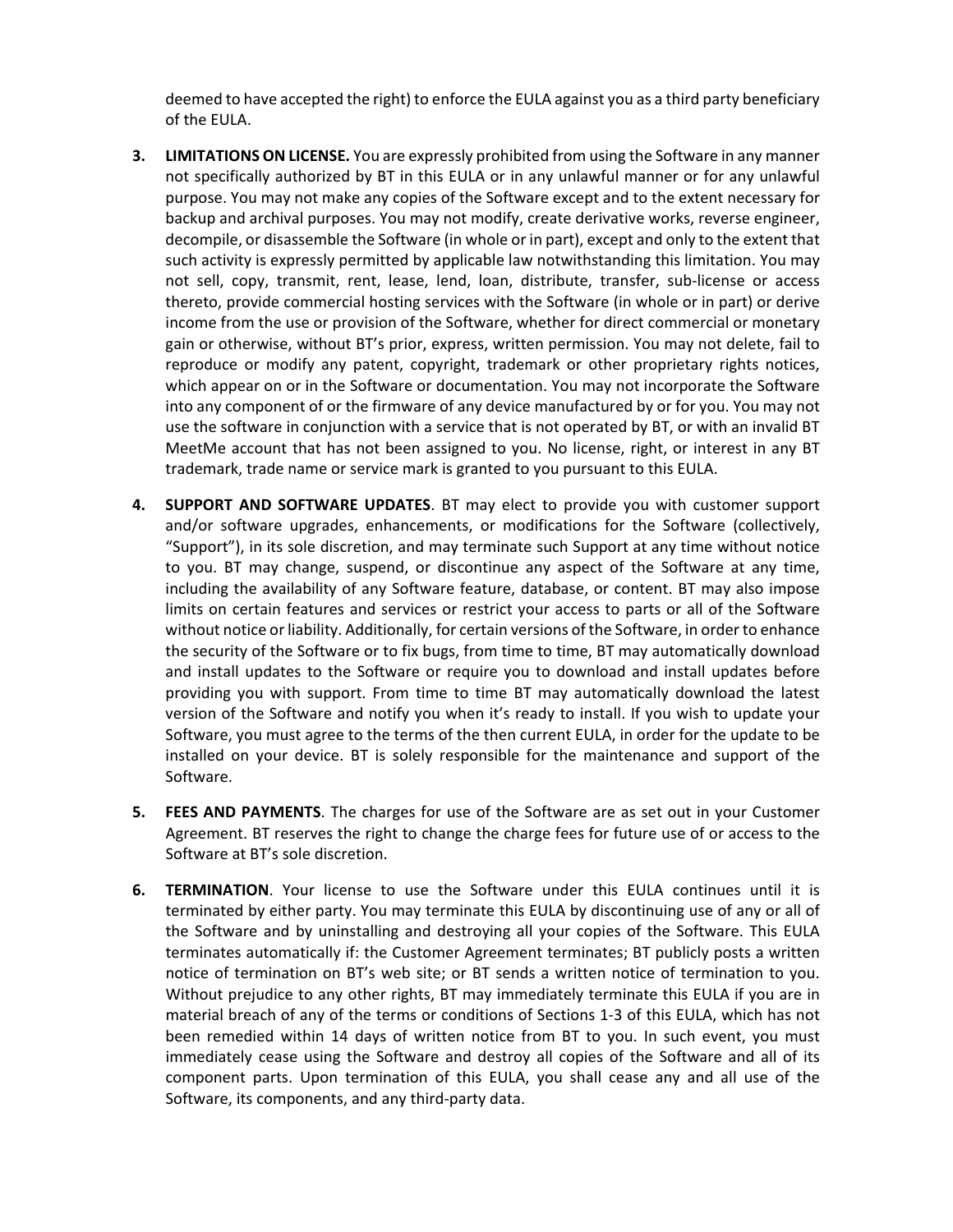### **7. REPRESENTATIONS AND WARRANTIES**.

a. You represent and warrant that you:

i. will use the Software at all times in compliance with the terms of this EULA and applicable laws and regulations;

ii. will not install, use, access, or run the Software for purposes other than accessing the conferencing services provided under the Customer Agreement;

iii. are not resident in and/or a citizen of a country that is subject to a U.S. Government embargo details of which are located at [https://www.treasury.gov/resource](https://www.treasury.gov/resource-center/sanctions/Programs/Pages/Programs.aspx)[center/sanctions/Programs/Pages/Programs.aspx](https://www.treasury.gov/resource-center/sanctions/Programs/Pages/Programs.aspx) or that has been designated by the U.S. Government as a "terrorist supporting" country details of which are located at [https://www.state.gov/j/ct/list/c14151.htm;](https://www.state.gov/j/ct/list/c14151.htm) and

iv. are not listed on any U.S. Government list of prohibited or restricted parties located at [https://www.treasury.gov/resource-center/sanctions/SDN-List/Pages/default.aspx.](https://www.treasury.gov/resource-center/sanctions/SDN-List/Pages/default.aspx)

- b. BT represents and warrants that (a) it owns or has the right to license the Software and (b) that the Software is complete, correct, effective, and capable of meeting the specifications included in the documentation, if any, provided under the Customer Agreement. Your sole remedy for breach of the foregoing representation in Section 7.b (b) shall be BT's commercially reasonable efforts to redeliver the affected Software.
- **8. DISCLAIMER OF WARRANTIES**. EXCEPT AS OTHERWISE SET FORTH ABOVE, BT MAKES NO WARRANTIES REGARDING THE SOFTWARE. FURTHER, TO THE MAXIMUM EXTENT PERMITTED BY APPLICABLE LAW, BT AND ITS SUPPLIERS PROVIDE THE SOFTWARE AS IS, AND HEREBY DISCLAIM ALL OTHER WARRANTIES, WHETHER EXPRESS, IMPLIED OR STATUTORY, INCLUDING, BUT NOT LIMITED TO, ALL IMPLIED WARRANTIES OF MERCHANTABILITY, FITNESS FOR A PARTICULAR PURPOSE, AND NON INFRINGEMENT, AND ANY WARRANTIES ARISING OUT OF COURSE OF DEALING, USAGE OR TRADE. THERE IS NO WARRANTY THAT THE SOFTWARE WILL OPERATE IN THE COMBINATIONS THAT YOU MAY SELECT FOR USE, THAT THE OPERATION OF THE SOFTWARE WILL BE ERROR-FREE OR UNINTERRUPTED OR THAT ALL SOFTWARE ERRORS WILL BE CORRECTED. NO ADVICE OR INFORMATION, WHETHER ORAL OR WRITTEN, OBTAINED FROM BT OR ELSEWHERE WILL CREATE ANY WARRANTY NOT EXPRESSLY STATED IN THIS EULA. THE ENTIRE RISK AS TO THE QUALITY, OR ARISING OUT OF THE USE OR PERFORMANCE OF THE SOFTWARE REMAINS WITH YOU.
- **9. EXCLUSION OF INCIDENTAL, CONSEQUENTIAL AND CERTAIN OTHER DAMAGES**. IN NO EVENT WILL BT BE LIABLE TO YOU FOR ANY SPECIAL, INCIDENTAL, INDIRECT, PUNITIVE OR CONSEQUENTIAL DAMAGES (INCLUDING LOSS OF USE, DATA, BUSINESS OR PROFITS) OR FOR THE COST OF PROCURING SUBSTITUTE PRODUCTS OR SERVICES ARISING OUT OF OR IN CONNECTION WITH THIS EULA OR THE USE OR PERFORMANCE OF THE SOFTWARE, WHETHER SUCH LIABILITY ARISES FROM ANY CLAIM BASED UPON CONTRACT, WARRANTY, TORT (INCLUDING NEGLIGENCE), STRICT LIABILITY OR OTHERWISE, AND WHETHER OR NOT BT HAS BEEN ADVISED OF THE POSSIBILITY OF SUCH LOSS OR DAMAGE. YOU AGREE THAT THESE LIMITATIONS WILL SURVIVE AND APPLY EVEN IF ANY LIMITED REMEDY SPECIFIED IN THIS EULA IS FOUND TO HAVE FAILED OF ITS ESSENTIAL PURPOSE.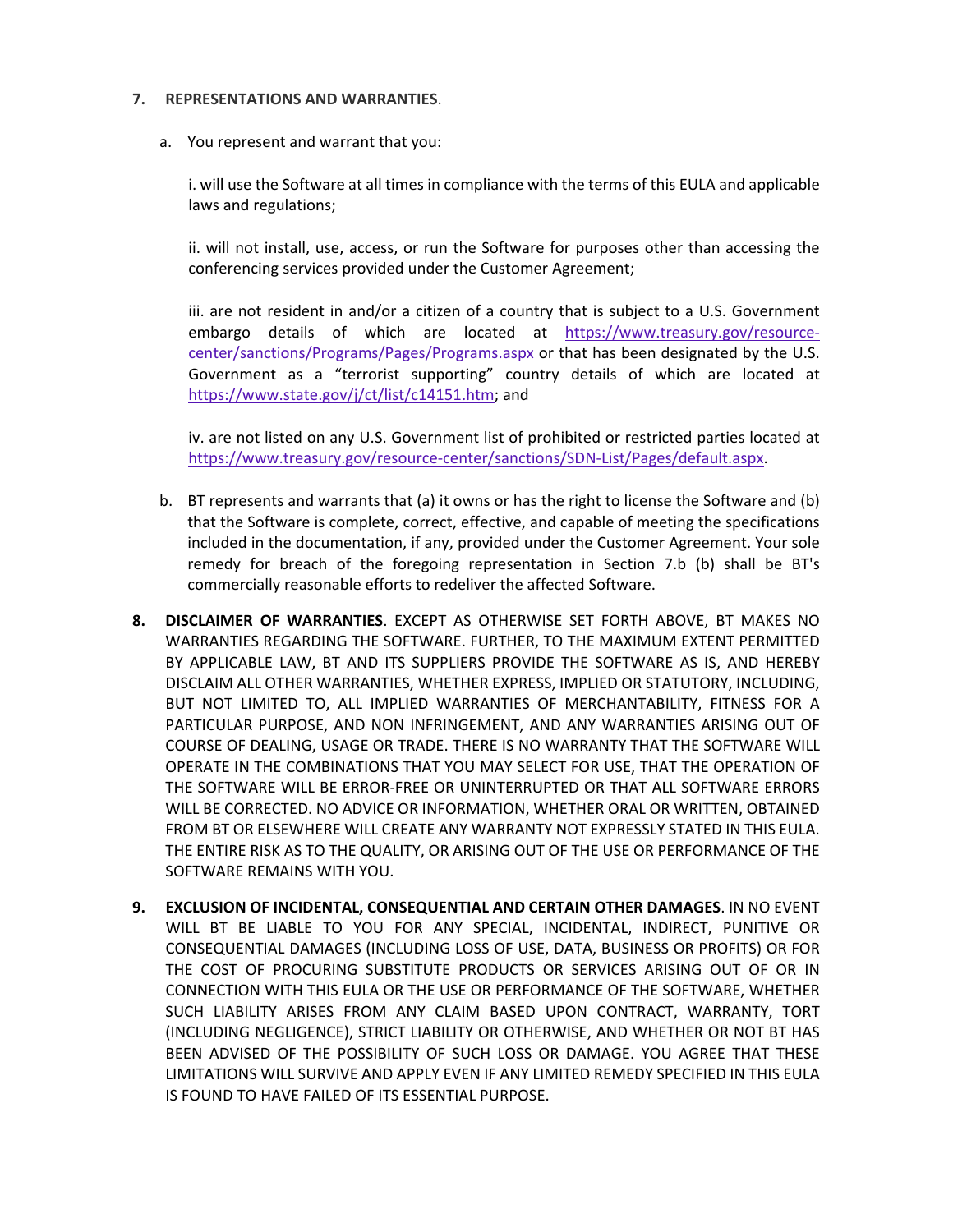**10. LIMITATION OF LIABILITY AND REMEDIES**. NOTWITHSTANDING ANY DAMAGES THAT YOU MIGHT INCUR FOR ANY REASON WHATSOEVER (INCLUDING, WITHOUT LIMITATION, ALL DAMAGES REFERENCED HEREIN AND ALL DIRECT OR GENERAL DAMAGES IN CONTRACT OR ANYTHING ELSE), THE ENTIRE LIABILITY OF BT AND ANY OF ITS SUPPLIERS UNDER ANY PROVISION OF THIS EULA AND YOUR EXCLUSIVE REMEDY HEREUNDER (OTHER THAN THE LIMITED REMEDY DESCRIBED IN SECTION 7.b ABOVE) SHALL BE LIMITED TO THE AMOUNT OF USD\$10.00 (TEN US DOLLARS). THE FOREGOING LIMITATIONS, EXCLUSIONS AND DISCLAIMERS (INCLUDING SECTIONS 8, 9 AND THIS SECTION 10) SHALL APPLY TO THE MAXIMUM EXTENT PERMITTED BY APPLICABLE LAW, EVEN IF ANY REMEDY SPECIFIED IN THIS EULA IS FOUND TO HAVE FAILED OF ITS ESSENTIAL PURPOSE.

## **11. DATA PRIVACY**.

11.1 In this EULA, the following terms each have the meaning given to it in the GDPR: "Binding Corporate Rules", "Controller", "Data Subject", "Personal Data", "Personal Data Breach", "Processing", "Processor" and "Supervisory Authority".

"GDPR" means the General Data Protection Regulation (EU) 2016/679 and any amendment or replacement to it, (including any corresponding or equivalent national law or regulation that implements the GDPR).

- 11.2 Data provided by you during installation and certain other information is subject to the BT Privacy Policy, BT Policated at: [http://www.productsandservices.bt.com/products/static/privacy-policy/.](http://www.productsandservices.bt.com/products/static/privacy-policy/) The BT Privacy Policy sets outs your rights as a Data Subject under the GDPR.
- 11.3 Notwithstanding any other provision in the EULA, for BT to provide the Software, Personal Data may be:
	- 11.3.1 used, managed, accessed, transferred or held on a variety of systems, networks and facilities (including databases) worldwide; or
	- 11.3.2 transferred by BT worldwide to the extent necessary to allow BT to fulfil its obligations under this EULA and you consent to BT to perform each transfer in order to provide the Software services provided that BT will rely on appropriate transfer mechanisms permitted by Data Protection Legislation, including:
		- a. BT Group's Binding Corporate Rules (for transfers among BT's Affiliates);
		- b. agreements incorporating the relevant standard data protection clauses adopted by the European Commission.
- 11.4 BT will be either Controller, Processor or both under the EULA depending on the type of Personal Data Processed and the purpose of the Processing.
- 11.5 If BT acts as a Controller:
	- 11.5.1 BT may collect, Process, use or share Personal Data with its affiliates and Sub-Processors, within or outside the country of origin in order to do any or all of the following:
		- a. implement the services provided by the Software;